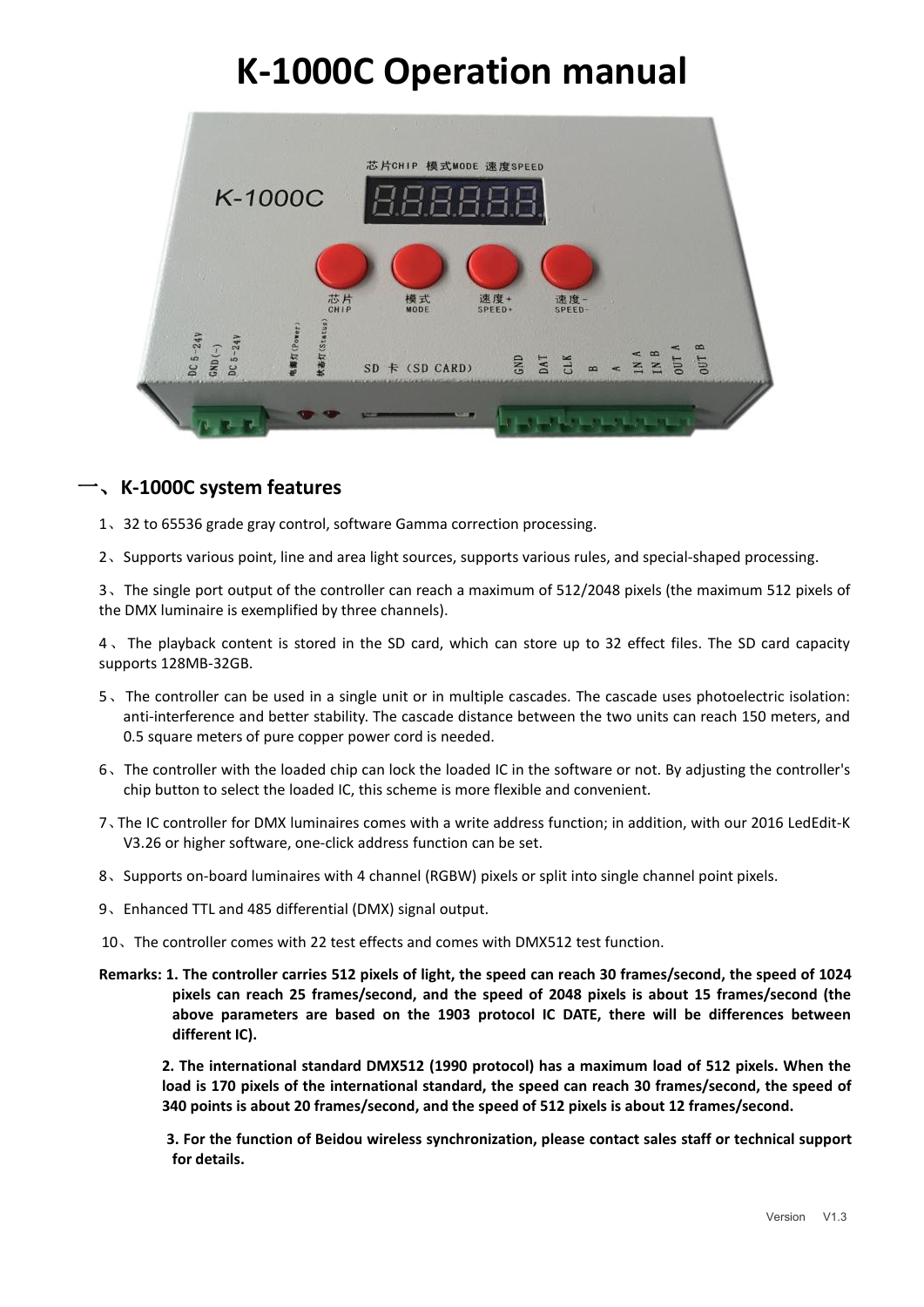二、**Support chips:**(PC software selects K-1000-RGB):

:**UCS19\*\*,UCS29\*\***;**TM18\*\*,SM167\*\*,WS28\*\*,GS82\*\***;**SK6812 (Support max.2048 pixels**)

- :**SM16716,16726(Support max.2048 pixels)**
- :**P9813 (Support max.2048 pixels)**
- :**LPD6803 (Support max.2048 pixels)**
- :**LX1003,1203(Support max.2048 pixels)**
- :**WS2801(Support max.2048 pixels)**
- :**LPD1886(Support max.2048 pixels)**
- :**TM1913(Support max.2048 pixels)**
- :**TM1914(Support max.2048 pixels)**
- :**P9883,P9823(Support max.2048 pixels)**
- :**DMX**(**250kbps max. spoort 512 pixels, suggest to support ≤320 pixels**)
- :**DMX 500K**(**500kbps max. spoort 512 pixels, suggest to support ≤320 pixels**)
- :**DMX 250K-CZF** (**max. spoort 512 pixels, suggest to support ≤320 pixels**)
- :**DMX 500K-CZF** (**max. spoort 512 pixels, suggest to support ≤320 pixels**)
- :**UCS5603-Test (Support max.2048 pixels)**
- :**UCS5603A(Support max.2048 pixels)**
- :**UCS5603B(Support max.2048 pixels)**
- :**TM1814(Support max.2048 pixels)**
- :**INK1003(Support max.2048 pixels)**
- :**APA102(Support max.2048 pixels)**
- :**UCS8904(Support max.2048 pixels)**
- :**SM16714(Support max.2048 pixels)**
- :**SM16813(Support max.2048 pixels)**
- :**GS8512 (max. spoort 512 pixels, suggest to support ≤320 pixels**)
- :**QED3110 (Support max.2048 pixels)**

**Remarks: 1. For RGBW four-channel luminaires need to select K-1000-RGBW, and above four-channel luminaires needs to select K-1000-RGBWYA.**

**2. The K-1000-W is required when carry the single-channel luminaire. In this case, one channel represents one pixel, and the software effect is white.**

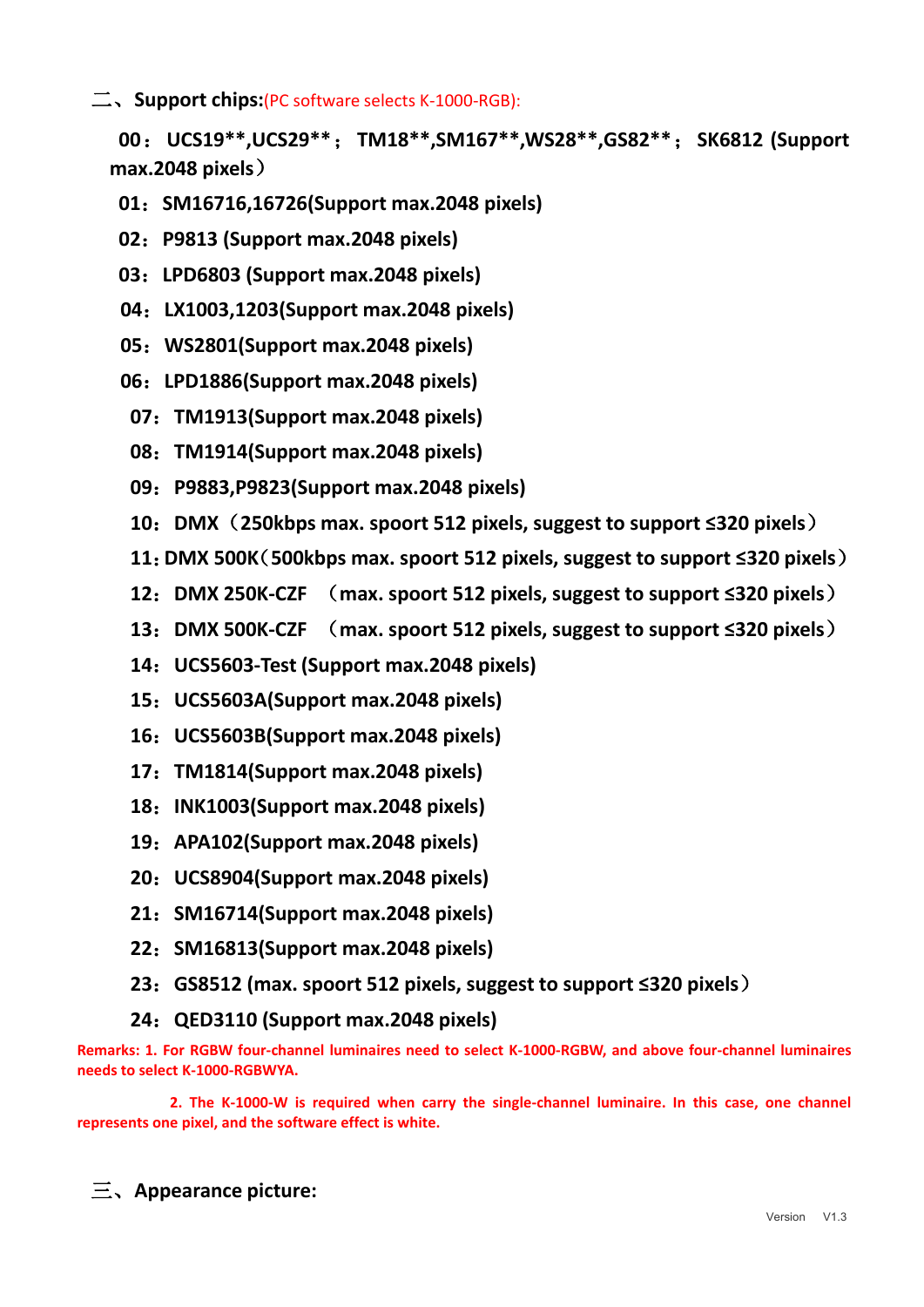

# 四、**Silk screen definition:**

# **1. Button meanings:**

| <b>Button</b> | <b>Definition</b> |                                                                                                                                         |  |  |
|---------------|-------------------|-----------------------------------------------------------------------------------------------------------------------------------------|--|--|
| <b>CHIP</b>   | Switch the chips  | Press the chip button and then press the mode button to enter the                                                                       |  |  |
| <b>MODE</b>   | Switch the files  | code writing mode; after completing the code writing, press the chip<br>button and then press the mode button to exit the writing mode. |  |  |
| SPEED+        | Speed up          | Press SPEED+ and SPEED- at the same time to enter the effect file                                                                       |  |  |
| <b>SPEED-</b> | Speed down        | loop playback mode, and the display C C C flashes, indicating that<br>entered the file loop playback mode                               |  |  |

### **2. Port definition:**

| <b>DC 5-24V</b> | DC 5-24V power positive input              | IN A         | Cascaded synchronization signal,<br>connect the previous OUT A |
|-----------------|--------------------------------------------|--------------|----------------------------------------------------------------|
| <b>GND</b>      | DC power supply negative input             | IN B         | Cascaded synchronization signal,<br>connect the previous OUT B |
| <b>POWER</b>    | Power indicator                            | <b>OUT A</b> | Cascaded synchronization signal,<br>connect the next IN A      |
| <b>ERROR</b>    | Status indicator                           | <b>OUT B</b> | Cascaded synchronization signal,<br>connect the next IN B      |
| SD card         | SD card slot                               |              |                                                                |
| <b>GND</b>      | Ground line(negative)                      | В            | Signal - $(DAT-)$                                              |
| <b>CLK</b>      | Clock line (DMX lights address<br>writing) | $\mathbf{A}$ | $Signal + (DAT+)$                                              |
| <b>DAT</b>      | DATA line                                  |              |                                                                |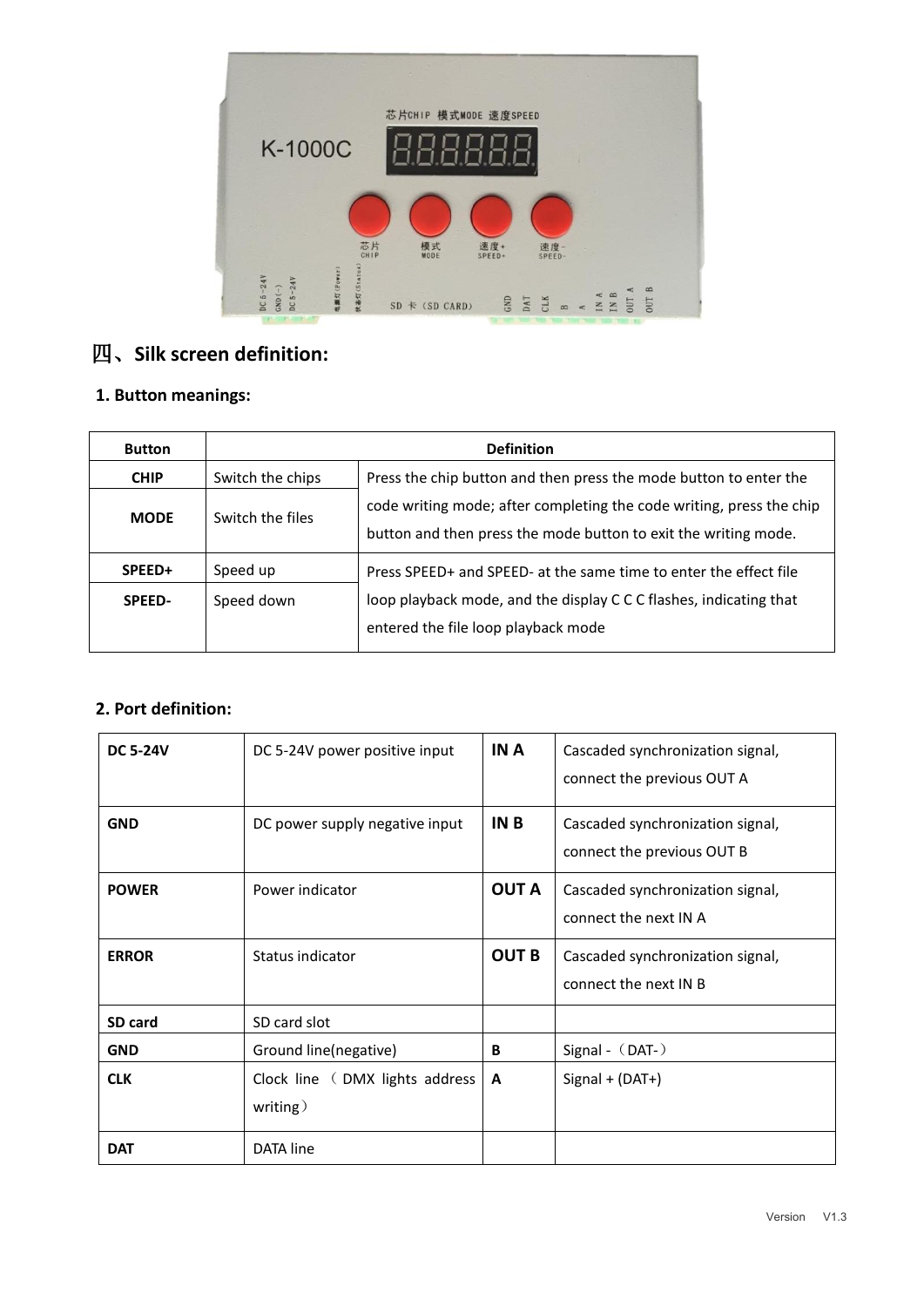|                | <b>Display</b>                |                 | <b>Definition</b>                                                                                          |
|----------------|-------------------------------|-----------------|------------------------------------------------------------------------------------------------------------|
| $\mathbf{1}$   | 芯片CHIP 模式MODE 速度SPEED<br>8888 | FFF             | Card reading error                                                                                         |
| $\overline{2}$ | 芯片CHIP 模式MODE 速度SPEED         | $A_A A$         | DMX512 write address                                                                                       |
| 3              | 芯片CHIP 模式MODE 速度SPEED         | $C_C$           | Effect loop playback                                                                                       |
| 4              | 芯片CHIP 模式MODE 速度SPEED         | $2_{2}2_{2}$    | Cascaded control                                                                                           |
| 5              | 芯片CHIP 模式MODE 速度SPEED         | $0_{0}$ $0_{0}$ | Enter DMX lamp address test / parameter<br>write                                                           |
| 6              | 芯片CHIP 模式MODE 速度SPEED         |                 | Write code interface Chip display: DMX512IC<br>code 61-80<br>Mode display: No definition Speed bit: Number |
|                |                               |                 | of channels 0-99                                                                                           |
| $\overline{7}$ | 芯片CHIP 模式MODE 速度SPEED         |                 | Play interface Chip display: onboard IC code<br>$0 - 23$                                                   |
|                |                               |                 | Mode display: Program serial number Speed:<br>1-16 level                                                   |

### **4. Speed grade corresponding to frame rate:**

| <b>Speed</b> | Frame/second | <b>Speed</b> | Frame/second | <b>Speed</b> | Frame/second | <b>Speed</b> | Frame/second |
|--------------|--------------|--------------|--------------|--------------|--------------|--------------|--------------|
|              | 4 Frame      | 5            | 8 Frame      | 9            | 14 Frame     | 13           | 23 Frame     |
|              | 5 Frame      | 6            | 9 Frame      | 10           | 16 Frame     | 14           | 25 Frame     |
|              | 6 Frame      |              | 10 Frame     | 11           | 18 Frame     | 15           | 27 Frame     |
| 4            | 7 Frame      | 8            | 12 Frame     | 12           | 20 Frame     | 16           | 30 Frame     |

# 五、**Conventional IC lamp wiring DAT/CLK/GND**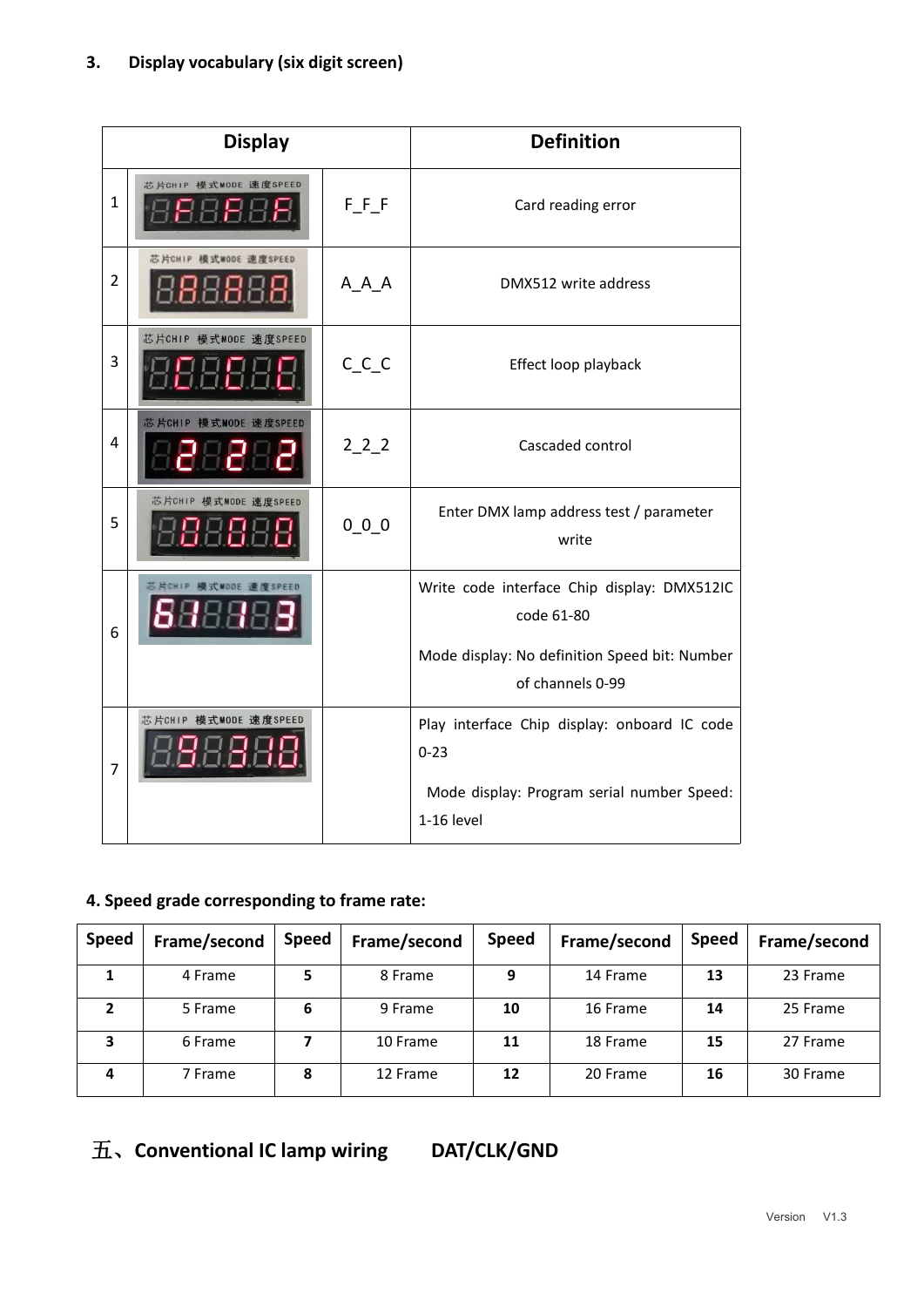

# 六、**DMX512 luminaire wiring method:**

DMX512 differential signal line wiring diagram: **A/B/ADD/GND (A/B/GND)**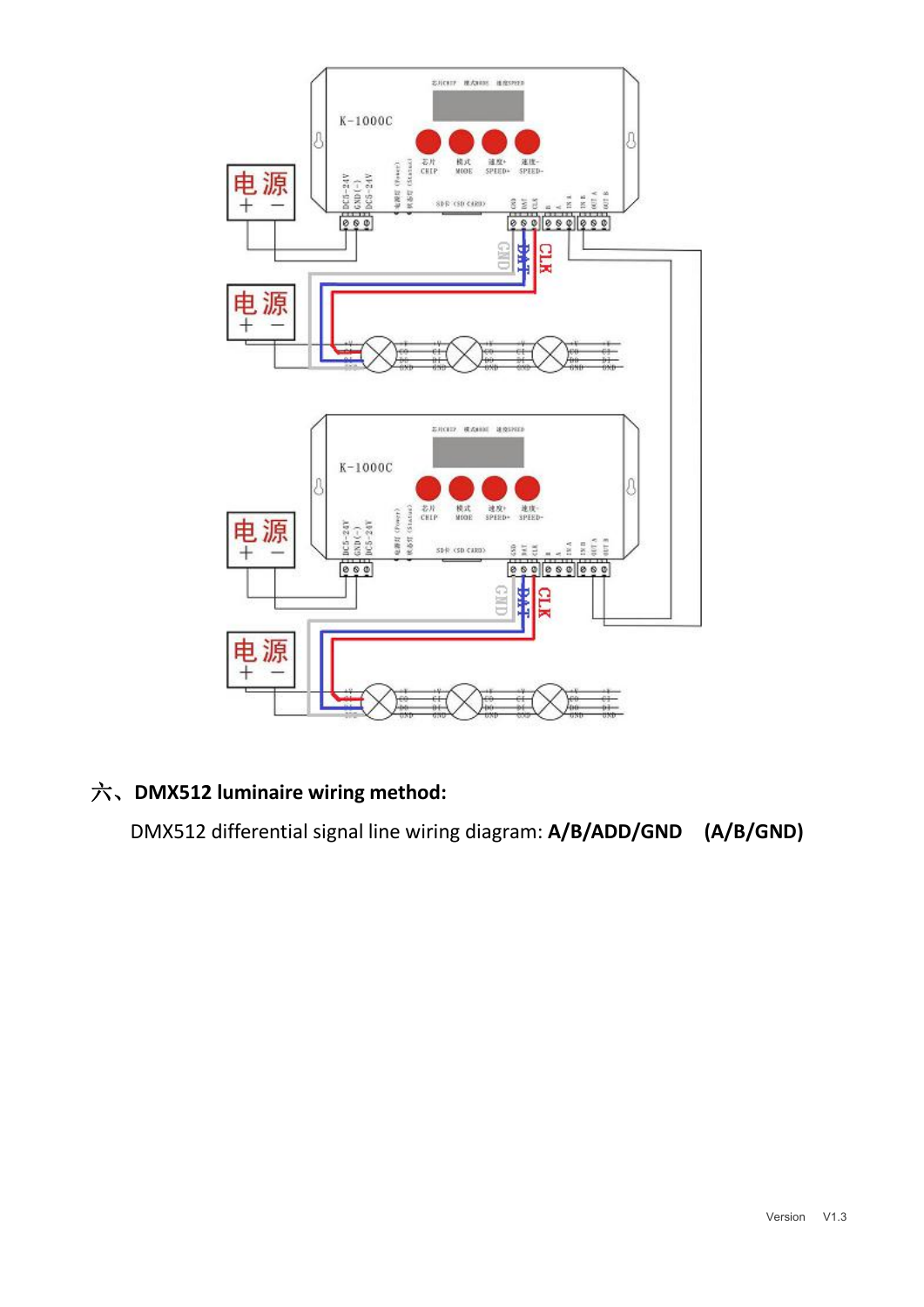

DMX512 single line signal wiring diagram: **A(DAT)/ADD/GND**



Note: For some DMX512 luminaire installations, the controller output terminal does not need to be connected to the ADDR write address line of the luminaire. It only needs to be connected to A/B/GND, and its data bus is automatically addressed (for details can refer to the DMX512 luminaire loaded IC usage specification).

# 七、**DMX512 lamp writing code and lamp address test**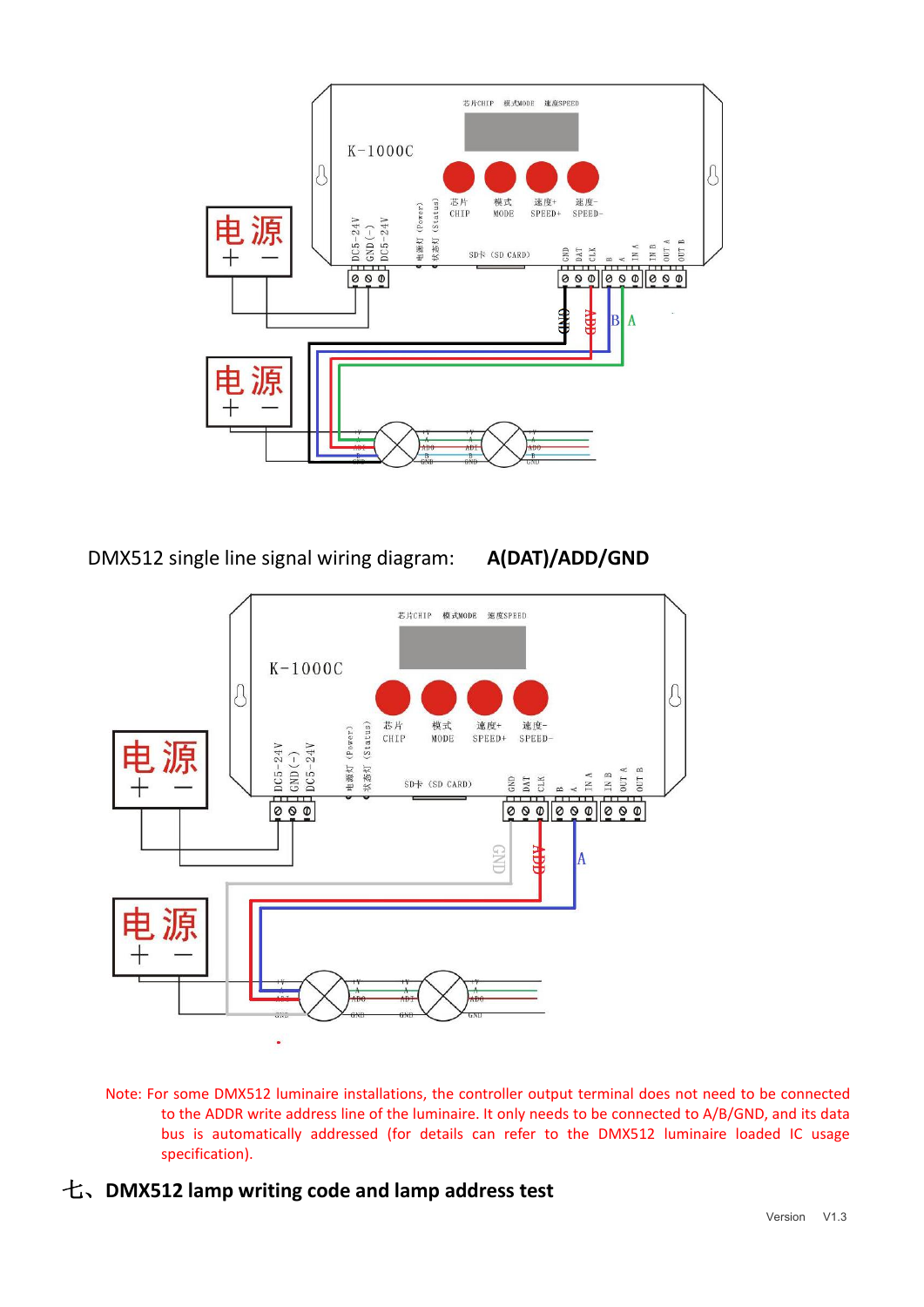1**.** Connect the line as shown above to start the controller. First press and hold "Chip CHIP" and then press the "Mode MODE" button to switch to the address mode, as shown below: "61 \* 3",



2. Press the "Chip CHIP" button to select the DMX512 onboard IC model; "Speed+" and "Speed-" select the fixture interval channel (0-99).

DMX512IC code as the below list:

| Appendix: DMX512IC code and IC correspondence table |                                              |                                                       |                                                                            |
|-----------------------------------------------------|----------------------------------------------|-------------------------------------------------------|----------------------------------------------------------------------------|
| 61: UCS512A*/B*,TM512AL1/AB                         | 62: WS2821                                   | 63: SM DMX512AP-N                                     | 64: UCS512C*, TM512AC*                                                     |
| 65: SM1651*-3CH                                     | 66: SM1651*-4CH                              | 67: UCS512D*/TM512AD*                                 | 68: UCS512E*                                                               |
| 69: UCS512E<br>Chip parameter<br>setting)           | 70: SM17512*                                 | 71: SM17522*                                          | 72: UCS512-F                                                               |
| 73: TM512AC*                                        | SM17500<br>74:<br>regular<br>address writing | itself<br>75:<br>SM17500<br>chip<br>parameter setting | 76: SM17500 chip parameter<br>then<br>address<br>setting<br>and<br>writing |
| GS8512<br>address<br>77:<br>regular<br>writing      | 78: GS8512 write single<br>address           | 79: GS8512 set as no address                          | 80: OED512P                                                                |

NOTE 1: 69 is the chip itself parameter setting for UCS512E\* lights, and apply it to the load IC of UCS512E\*. Step 1: select 69 and writ the chip itselt parameter to the same specification lights; Step 2, select 68 to write address for the lights.

NOTE 2: 75: It is the chip itself parameter setting for SM17500 lights, and apply it to the load IC of SM17500. Step 1: select 75 and writ the chip itselt parameter to the same specification lights; Step 2, select 76 to write address for the lights.

NOTE 3: 78: GS8512 write single address, and apply to the load IC of GS8512, at the same time to write the same address code for multiple lights.

NOTE 4: 79: GS8512 set as no address mode, apply to the load IC of GS8512, Set it to use in serial (TTL/SPI) mode.

3. After selecting the code, press "MODE MODE" to write code. At this time, the screen will display A A A. The following picture is displayed: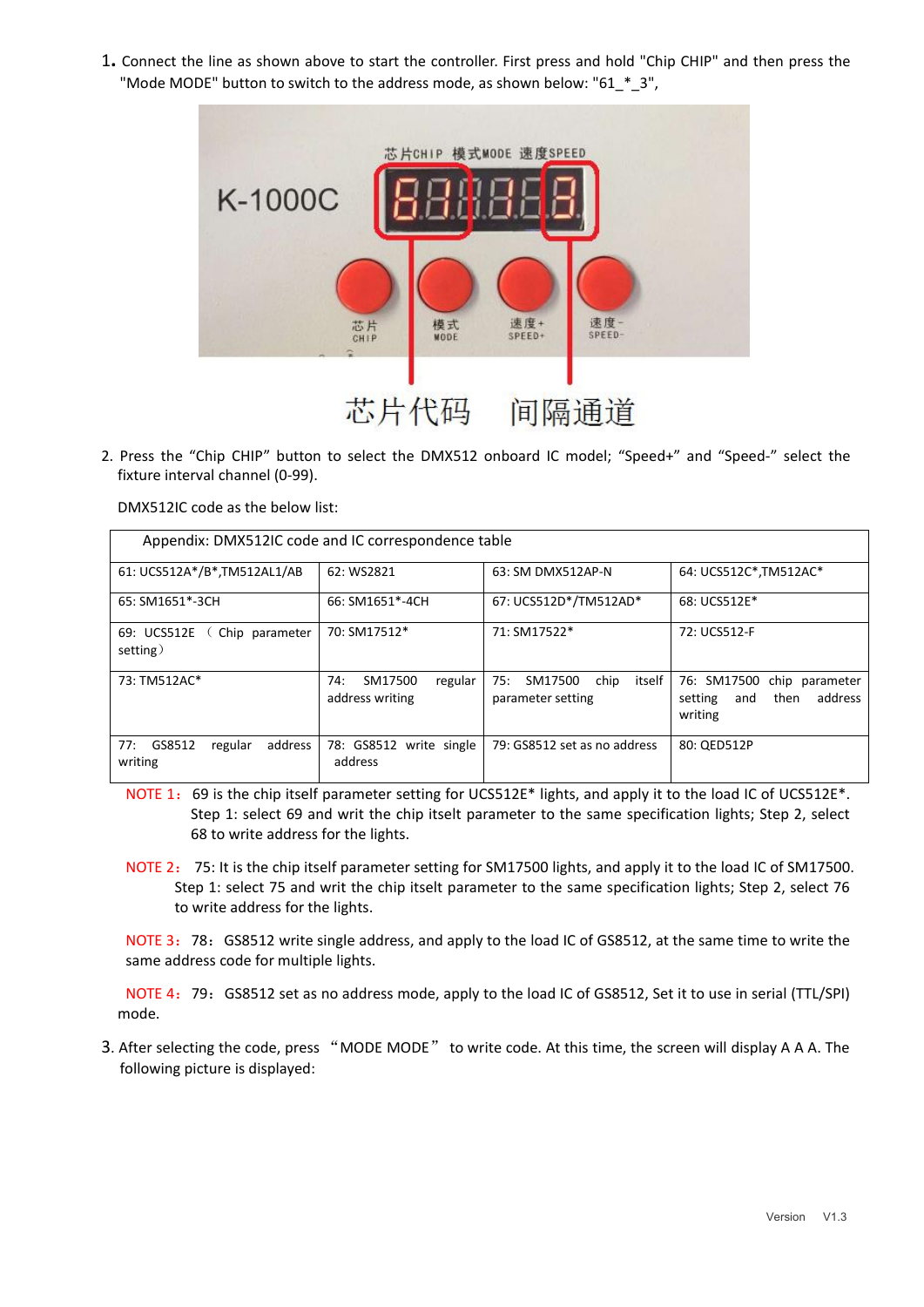

4. After writing the address code, the controller enters the DMX512 lamp channel test mode: the digital screen displays A 0000;



5. Press the "MODE MODE" button to enter the automatic test mode, the display is "A \*\*\*\*" (\* is the number of channels), and the fixture will automatically start the white light from the first pixel.

6. Press the "MODE MODE" button again to enter the manual test mode, the display is "C \*\*\*\*" (\* is the number of channels), "Speed +" and "Speed -" can adjust the pixel points (long press "Speed +" or " Speed - "can be quickly incremented or decremented", the lighting pixels are lit one by one;



7.After the test is completed, press "CHIP" to exit the channel test and return to the write code interface;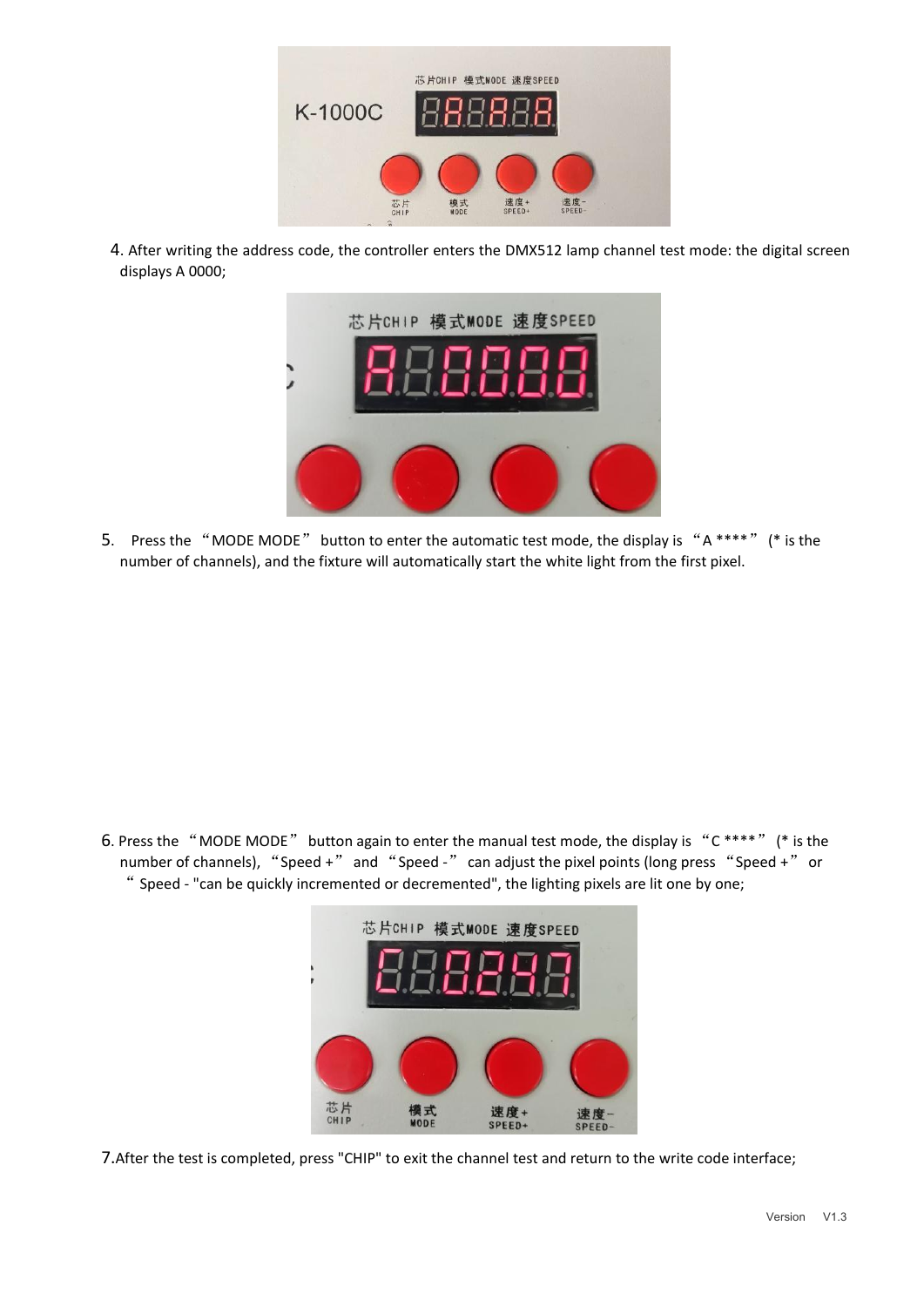

8. Press and hold "Chip CHIP" first, then press the "Mode MODE" button to switch to playback mode and switch the chip to Chip: 10, it is the DMX512 standard protocol 250Kbps playback mode. At this time, press the mode button and the speed button to switch the playback mode and adjust the speed respectively, as shown below:



## 八、**DMX512 light one-button address writting**

1. When the software writes the program output, click the button to enter the one-click address interface.



#### 2. Interval channel input

The interval channel is input according to the actual value of the luminaire. The value is the number of channels occupied by a DMX512 IC to control the pixel points of the luminaire.

#### 3. Chips mode selection

Click the drop-down button to select the chip model corresponding to the DMX512 IC on the lamp.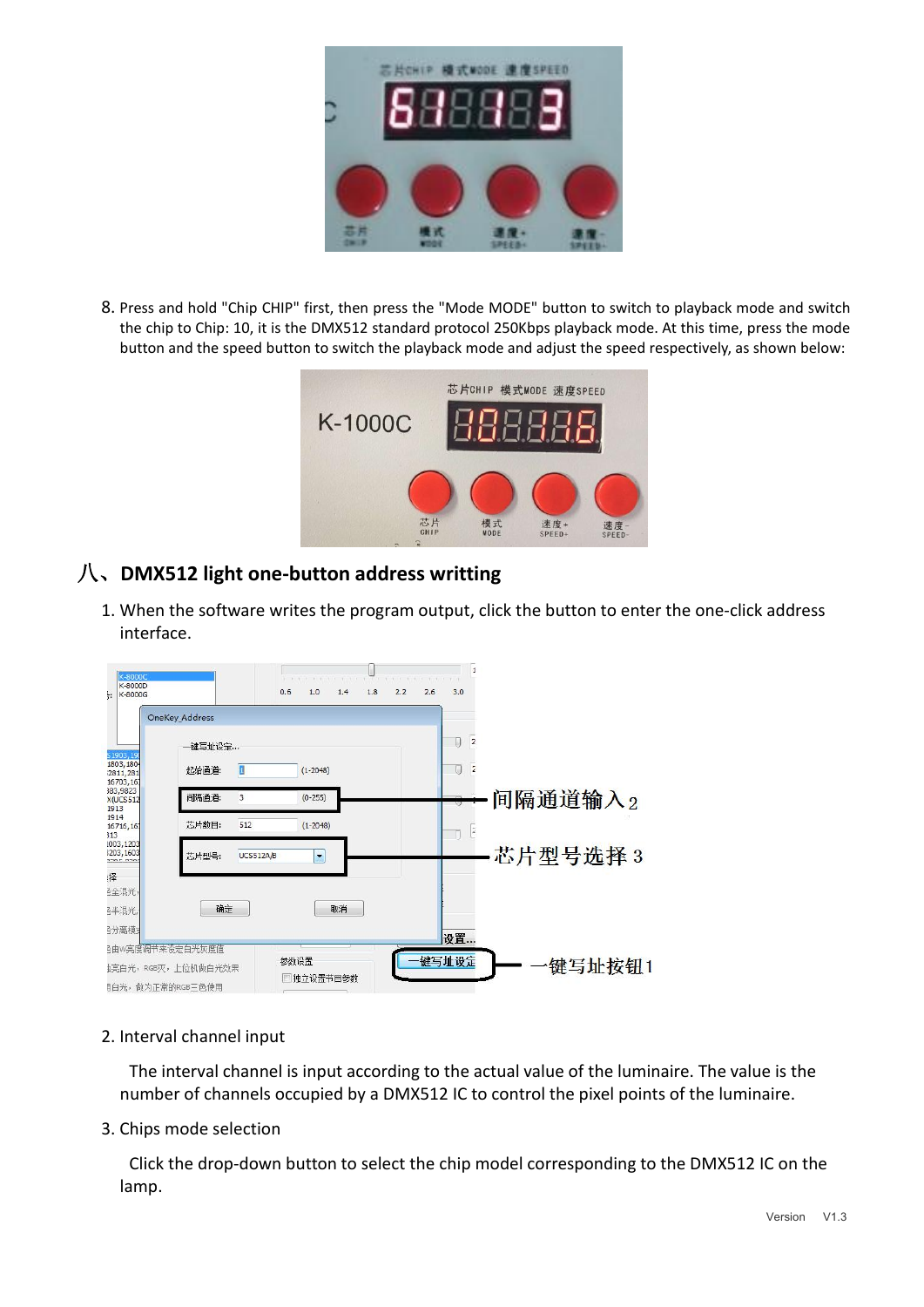4. Complete the one-button address writing setting

Confirm the settings are correct, click the confirm button to complete the program output.

5. Controller one-click address writing operation

①SD card inserted into the controller;

② Power on the controller;

③ Long press"MODE" button for 5 seconds, the controller display "A-A-A" means it is writing address now;

④After the address is written, the controller will also enter the channel test mode (same as the channel test after manual address).

⑤After completing the channel test, press the "chip chip" button to exit the test mode, and the controller returns to the playback mode to work normally.

#### 九、**DMX512 luminaire test**

1. Press the "Speed -" button to power on, enter the lighting test interface, display 0 0 0



2. It takes about 2 seconds to enter the test fixture address interface without any operation. The controller displays A3 0000.

3. Press the "MODE" button to start the automatic test of the lamp address.

| Appendix: Display vocabulary definition list |                          |                        |                       |  |
|----------------------------------------------|--------------------------|------------------------|-----------------------|--|
| <b>Automatic mode</b>                        | <b>Definition</b>        | <b>Mnual mode</b>      | definition            |  |
| ****<br>A 1                                  | 1 channel automatic test | ****<br>C1             | 1 channel manual test |  |
| ****<br>A <sub>2</sub>                       | 2 channel automatic test | ****<br>C <sub>2</sub> | 2 channel manual test |  |
| ****<br>A <sub>3</sub>                       | 3 channel automatic test | ****<br>C <sub>3</sub> | 3 channel manual test |  |
| ****<br>A 4                                  | 4 channel automatic test | ****<br>C4             | 4 channel manual test |  |

NOTE 1: The first digital tube indicates the automatic and manual test mode: A is the automatic test mode, C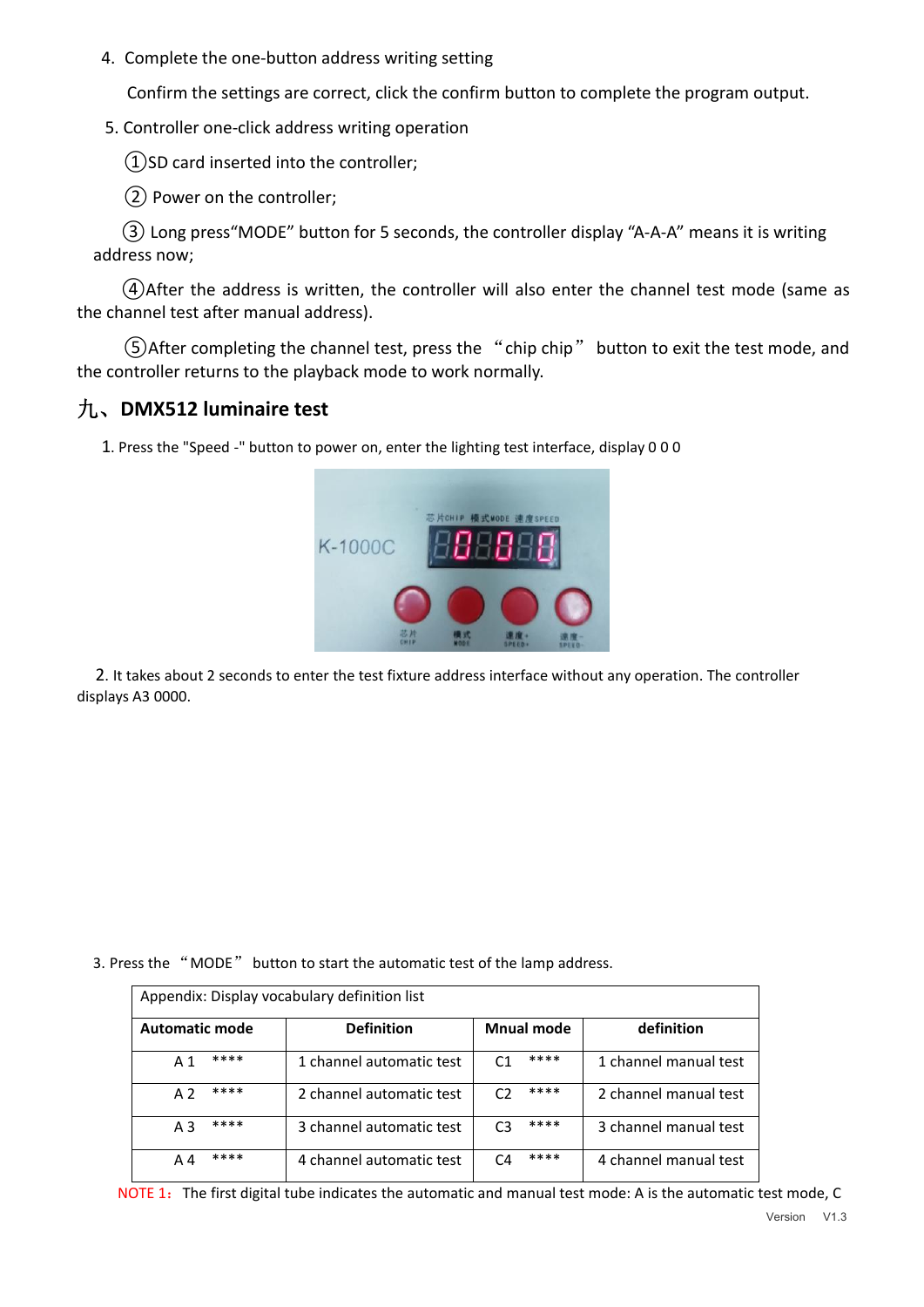is the manual test mode, and is switched by the " CHIP" key;

NOTE 2: The second digital tube represents the pixel point channel of the luminaire, 1 is a monochrome single-channel luminaire, 2 is a two-color two-channel luminaire, 3 is an RGB three-color luminaire, and 4 is an RGBW four-color luminaire, which is switched by a "mode MODE" key;

NOTE 3: The 4th-6th digit tube indicates the number of the lights.

4. After the test is powered off and restarted, the controller can enter the normal play mode.

# 十、**Specific parameters**:

#### **Physical parameters: Memory card:**

Working temperature: -30°C-85°C Type: SD card

Working power supply: DC 5V -24V input Capacity: 128MB-32GB

Power consumption: 2W Format: FAT or FAT32 format: FAT or FAT32 format

Data transmission port: 3pin terminal block Storage file: \*.led

Weight: 0.35Kg

Size:





#### 十一、**SD card formatting**

1、The SD card must be formatted before copying the file to the SD card (note that it is formatted before each copy).

#### 2、Formatting process

 $(1)$ SD card settings - "File System", "FAT" format (SD card capacity  $\leq 2$ G) or "FAT32" format (SD card capacity  $\geq$  4G).

> Version V1.3 ②SD Card Settings - "Assign Unit Size", click the drop down button to select "Default Configuration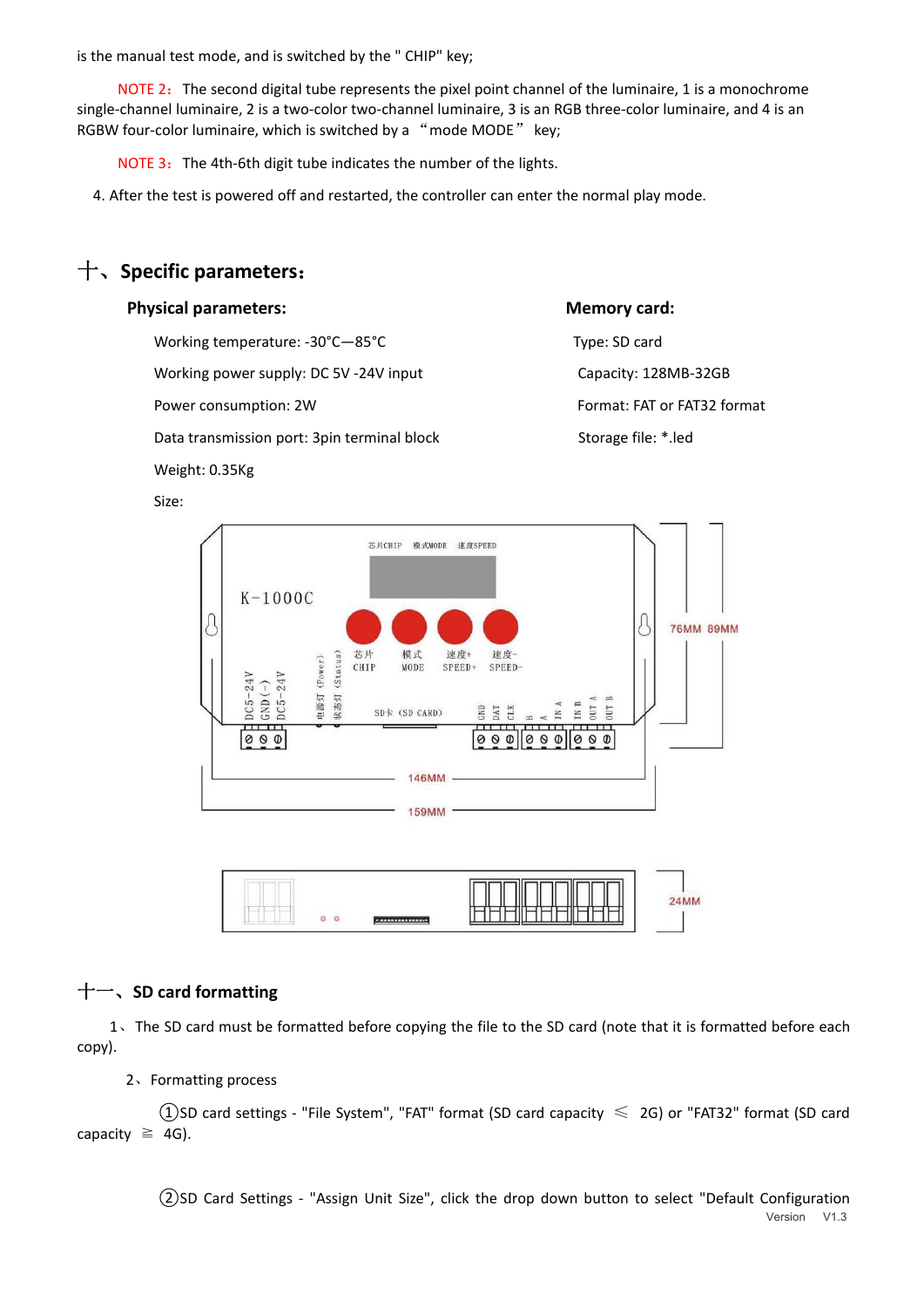Size" or click the "Restore Device Defaults" button.

③Start formatting.

As shown below:

| $\mathbf{x}$<br>格式化 可移动磁盘 (H:)     | $\mathbf{x}$<br>格式化 可移动硬盘 (H:)      |
|------------------------------------|-------------------------------------|
| 容量(P):                             | 容量(P):                              |
| 244 MB                             | 7.39 GB                             |
| 文件系统(F)                            | 人口余貌(2)                             |
| FAT (默认)                           | FAT32 (默认)                          |
| 分配单元大小(A)                          | 分配单元大小(A)                           |
| 默认配置大小<br>$\overline{\phantom{a}}$ | 默认配置大小                              |
| 还原设备的默认值(D)<br>卷标(L)               | [ 还原设备的默认值 (D) ]<br>卷标(L)<br>可移动硬盘  |
| 格式化选项(0)                           | 格式化选项 (Q)                           |
| Ⅴ 快速格式化(Q)<br>□创建一个 MS-DOS 启动盘(M)  | Ⅴ 快速格式化 (Q)<br>  创建一个 MS-DOS 启动盘(M) |
| 关闭(C)<br>开始(S)                     | 开始(S)<br>关闭(C)                      |

3、The SD card cannot be hot swapped, that is, the powerof the controller must be disconnected each time the SD card is inserted or removed.

#### **Common problem handling:**

Question 1: After power-on, the controller screen is displayed as F F F and there is no effect output.

A: The screen displays FFF indicating that the controller is not reading the card correctly. Possible problems are:  $(1)$ SD card is empty, no effect file.

②SD card inside the effect file \*.led file and controller model does not match, please select the controller model, chip model in the latest version 2016LedEdit, and re-create the effect file \*.led.

③After replacing the SD card, test it again to eliminate the possibility of SD card failure.

Question 2: After power-on, the controller outputs the built-in effect, no SD card effect playback

A: The controller can not detect the SD card and automatically plays the built-in program:

①The controller does not insert an SD card and inserts an SD card.

②The card has been inserted, the SD card is not inserted in place, and the SD card is reinserted.

③The card has been inserted, the controller does not match the SD card, the SD card is not detected, and the matching SD card is replaced.

Question 3: After the controller is powered on, the indicator light is normal, but the lamp has no effect change.

A: The reasons for this situation are as follows:

①Please check if the signal line of the luminaire and the controller are connected correctly.

②The signals of conventional luminaires are divided into in and out, and it is determined whether the